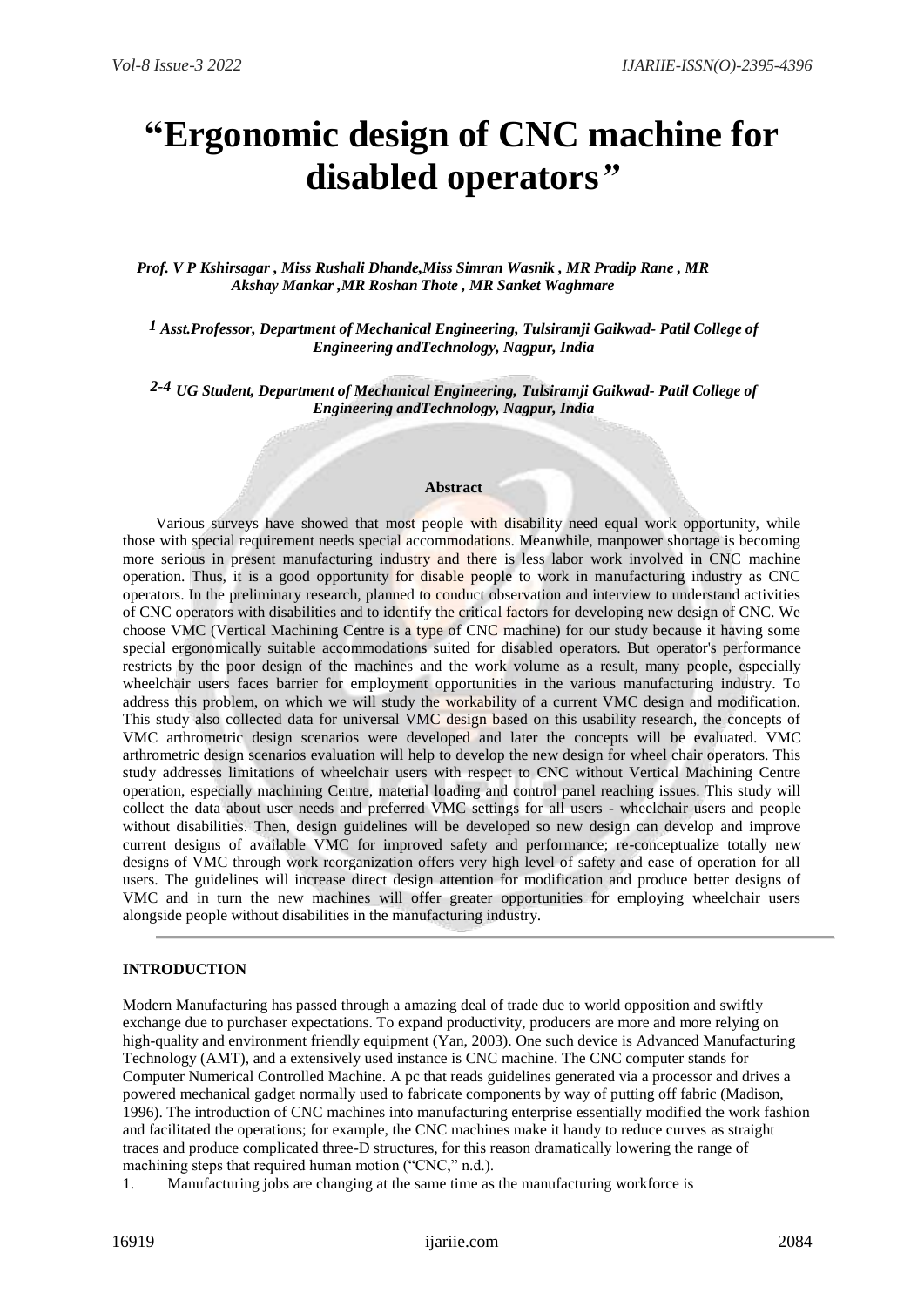changing. The U.S is staring right in the face of a severe worker shortage as 77 million baby boomers prepare to retire in the next few years— with a fewer number of younger workers available to replace them. (U.S. Chamber of Commerce, 2006, p13). In a study funded by the National Association of Manufacturers(Eisen, 2003) more than 80 percent of the large and small. "Moderate to serious" shortage of qualified job applicants, and forecasts predict a needfor 10 million skilled workers by 2020 (National Association of Manufacturing, 2003)

2. The best way to address this shortage of manufacturing workers is to hire people with disabilities. They represent a potentially large pool of workers. According to 1994–95 data from the National Health Interview Survey on Disability, 82.6% (489,000) of working-age wheelchair users are not in the labor force (Kaye et al, 2002). The societal trends have also changed from a medical model emphasizing a clinic approach to "fixing" or "curing" people with disabilities to the present emphasis on capabilities, choice, and workplace supports in maximizing the work potential of people with disabilities. (Unger, 2002). People with disabilities can use machines more effectively by enhancing job accommodations, according to previous studies (Phillips et al, 1997). However, wheelchair users are rarely employed as CNC machine operators in manufacturing environments.

## **LITERATURE REVIEW**

Over half of the people with disabilities interviewed reported that they wanted to obtain a better job in the near future (Govt. of India Census of disabled people, 2011). According to Rehabilitation Research and Training Centre on Disability Demographics and Statistics (2004), in the year 2004, only 22.4% of working age people with work disabilities worked full time full year Because of their low employment rate, people with disabilities are more likely to be poor than those without disabilities. Within the working-age population (16- 64), 30% of people with work disabilities live below the poverty level [15]. A series of studies conducted by the National Organization on disability and [9] found that an overwhelming majority (72%) of unemployed persons with disabilities indicated that they preferred to work "Putting people with disabilities back to work, or enabling them to remain at their jobs following onset of a disability, is one of the key elements of International disability policy".

## **ADVANTAGS**

1.Preliminary study: Use previously published research, and conduct interview and observation to define the need for CNC machine operators

2. Mathematical Modelling: Mathematical modelling of collected data

3.Works Space and design analysis: Use Artificial Neural Network (ANN) for Modelling & Simulation 4.Laboratory simulations: Evaluate existing machine to find out what are the barriers for operators using

wheelchair 5.Design scenario evaluation: Evaluate two scenarios that utilize design and future technologies to develop a safe and efficient VMC machine for wheelchair users and other people.

6.Provide design guidelines for CNC machine manufacturing.

# **LIMITATIONS**

1.The next step of this study is to make a full-size mock-up of design scenario 1, recruit more subjects using wheelchair and able-bodied operators with CNC operationalexperience, use the same method in chapter 5, to improve the design.

2.Wheelchair user is a group of people with disability. Universal design of the CNCmachine should be able to accommodate wider range of people with disability. For example, next step of testing can involve people with vision impairment.

3.Additionally, helping CNC machine designers, developers and CNC machine manufacturers understand the benefits of universal CNC machine design, and testing thedesign guideline between them are also important work in the future.

## **RESEARCH SCOPE**

## **Metalworking**

Metalworking is the craft and practice of working with metals to create individual parts, assemblies, or large-scale structures. Originally, CNC will be applied to metalworking machinery, and now the CNC machines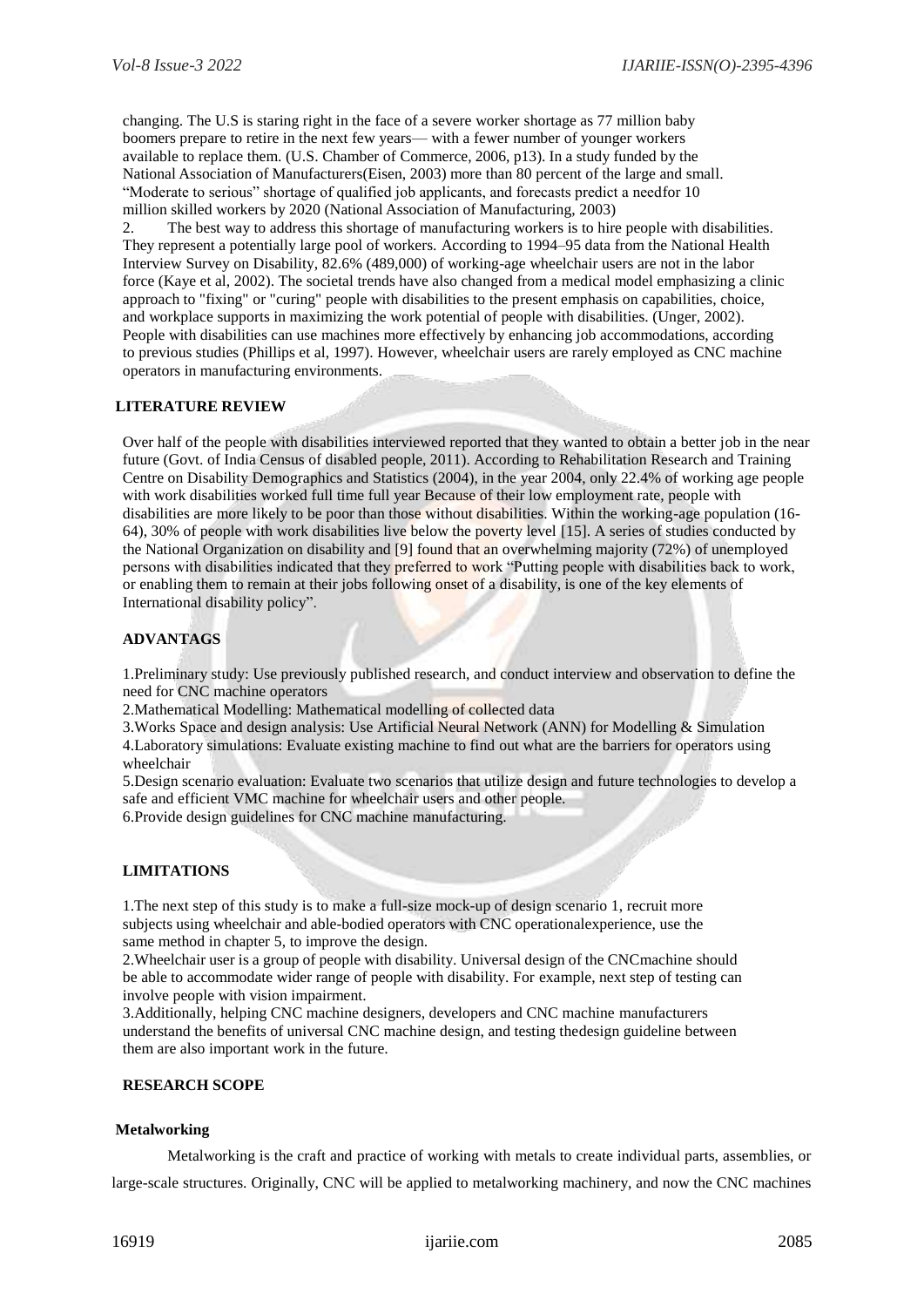are still mainly used for metalworking [11]. Industries relate to metalworking like working with big sheets of wood or steel, working with small-scale metal products requires less physical effort. Thus, these types of jobs might be easier for the wheelchair users to perform.



## **Vertical Machining Centre (VMC)**

The Vertical Machining Centre is one of the most popular CNC machines. It provides a wide power range for metalworking flexibility. Vertical Machining Centre is deal for mould/die and other mid-range parts producers. It is advantage including:

- 1. High level of automatic
- 2. Combine multifunction
- 3. Use for materials besides metal, (e.g. plastic)

VMC are being used in medical, mold /die, automotive, aerospace, heavy equipment and many other dynamic industries.

## **Wheel chair users**

An estimated there are over 27 million (2.7 Crore) people with disabilities out of which 5.4 million or 54 lakhs (54,36,826) have disability in movement in India. Given the poverty distribution in India, only a small fraction of these have access to Wheelchairs. (Census of India 2011) Many people have mobility impairments, for example paraplegia or spinal cord injury; have to use manual or power wheelchairs. But their upper body may not be affected, and they may have good muscle strength; and have finger, shoulder, elbow and wrist extension and flexion. This group of people may have the physical ability to work as CNC operators

#### **FUTURE SCOPE**

Manufacturing industries like food, beverage, textile, apparel, wood, paper, chemicals, plastics, rubber, machinery, electronic, etc. CNC machines also have different types. Categorized by function, there are CNC routers, CNC lathes, etc. Categorized by shape, there are Vertical Machining Centers, Horizontal Machining Centers, and Table CNC machines. Different CNC machines are used in different manufacturing environments and have different requirements for the operator. People with vision impairments, hearing impairments, mobility impairments, or cognitive impairments also have different limitations. Accommodations for them are quite different. In this research we will focus will be made on designs that may lead to work opportunities for wheelchair users in the metalworking manufacturing environment using Vertical Machining Centre (VMC).

## **CONCLUSIONS**

CNC machine widely used in manufacturing environment, the physical requirement for the machine operator